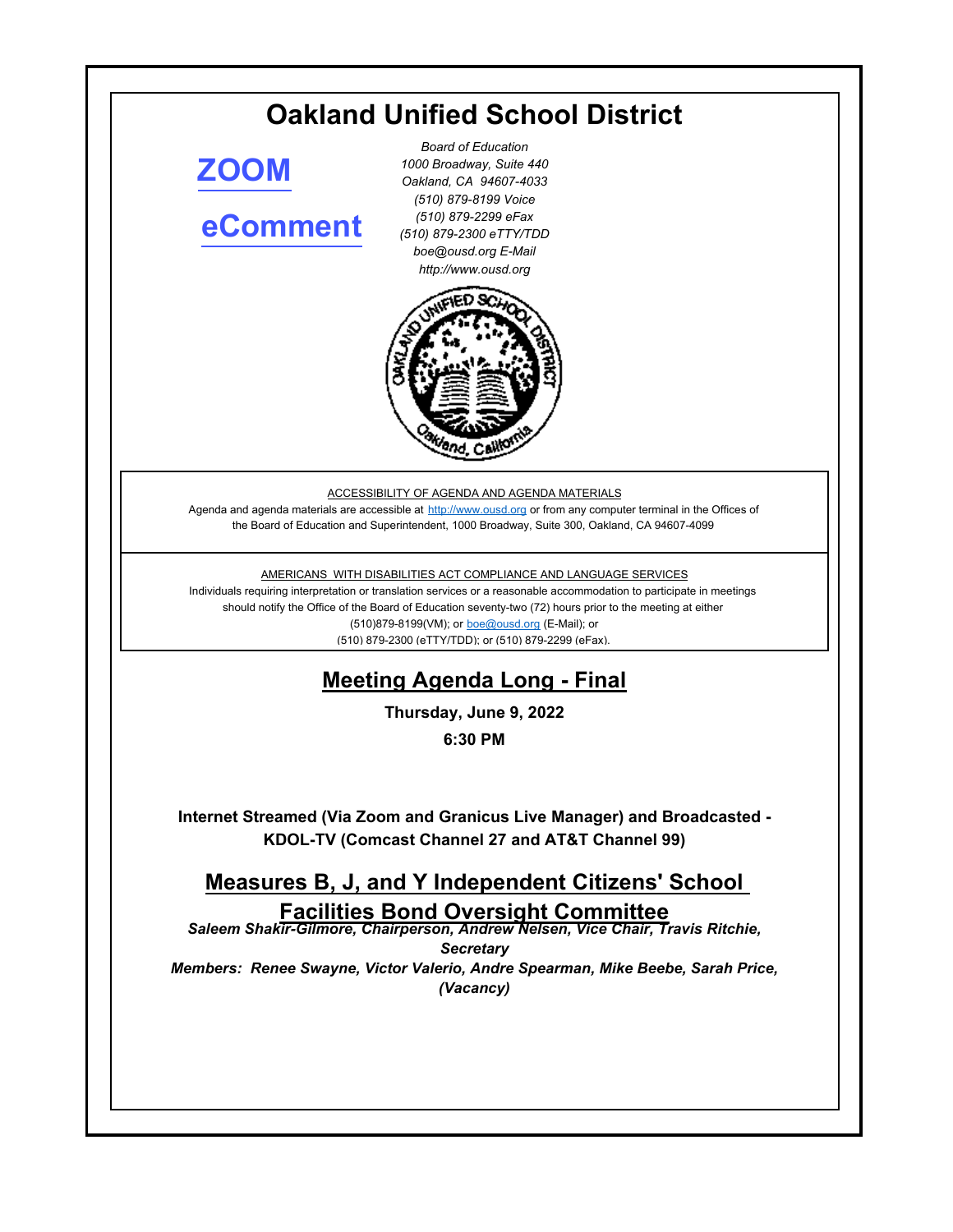LEY CUMPLIMIENTO PARA AMERICANOS CON DISCAPACIDADES Y SERVICIO DE IDIOMAS Personas que requieran servicios de traducción o interpretación o facilidades razonables para participar en juntas deberán notificar a la Oficina de la Mesa Directiva de Educación setenta y dos (72) horas antes de la junta ya sea al (510)879-8199(VM); o boe@ousd.org (E-Mail); o (510) 879-2300 (eTTY/TDD); o (510) 879-2299 (eFax).

#### 美国残障人士法案條例遵守及語言服務

個别人士需要傳譯及翻譯服務或有合理安排去參與會議的應該在舉行會議之前的七十二(72)小時通知教育委員 會。請致電(510)879-8199(留言);或 boe@ousd.org (電郵) ;或(510) 879-2300 (電子文字電話/聽障專用電信 設備 (eTTY/TDD));或(510) 879-2299 (電子圖文傳真 (eFax))。

### TUẦN HÀNH ĐẠO LUẬT NGƯỜI MỸ KHUYẾT TẤT VÀ DỊCH THUẬT

Những người nào cần thông ngôn hay phiên dịch hay một sắp xếp hợp lý nào để tham gia các buổi họp phải thông báo Văn phòng của Hội đồng Giáo dục bảy mươi hai (72) tiếng đồng hồ trước buổi họp, số điện thoại (510)879-8199 (VM); hay là boe@ousd.org (E-Mail); hay là (510) 879-2300 (eTTY/TDD); hay là số (510) 879-2299 (eFax).

## សេវាបកប្រែភាសា និងការអនុលោមតាមច្បាប់ជនជាតិអាមេរិកាំងពិការ

អកណាដែលត្រូវការសេវាបកប្រែភាសាដោយផ្ទាល់មាត់ ឬជាលាយលក្ខអក្សរ ឬត្រូវការការជួយសម្រះសម្រលយ៉ាងសមរម្យ មួយ ដើម្បីចូលរួមក្នុងកិច្ចប្រជុំនានានោះ ត្រវង្គល់ដំណឹងទៅកាន់ទីការិយាល័យនៃក្រមប្រឹក្សាអប់រំ ឱ្យបានចិតសិបពី (72) ម៉ោង មុនកិច្ចប្រជុំ តាមរយៈទូរស័ព្ទ:លេខ <u>(510) 879-8199</u> បុតាមរយៈអ៊ីមែល <u>boe@ousd.org</u> បុទូរស័ព្ទ eTTY/TDD លេខ (510) 879-2300 ប៊ូទូសារលេខ (510) 879-2299។

الامتثال لقانون الأمريكيين نو ي الإحاقات (ADA) وتوفير الخدمات اللغوية من يحتاج إلى خدمات الترجمة المكتوبة أو خدمات الترجمة الفورية أو الترتيبات التيسيرية المعفّولة لكي يساهم في الإجتماعات فالمرجو منه إبلاغ مكتب إدارة التعليم إثنين وسبعين (72) ساعة قبل الإجتماع بوسيلة من الوسائل التالية: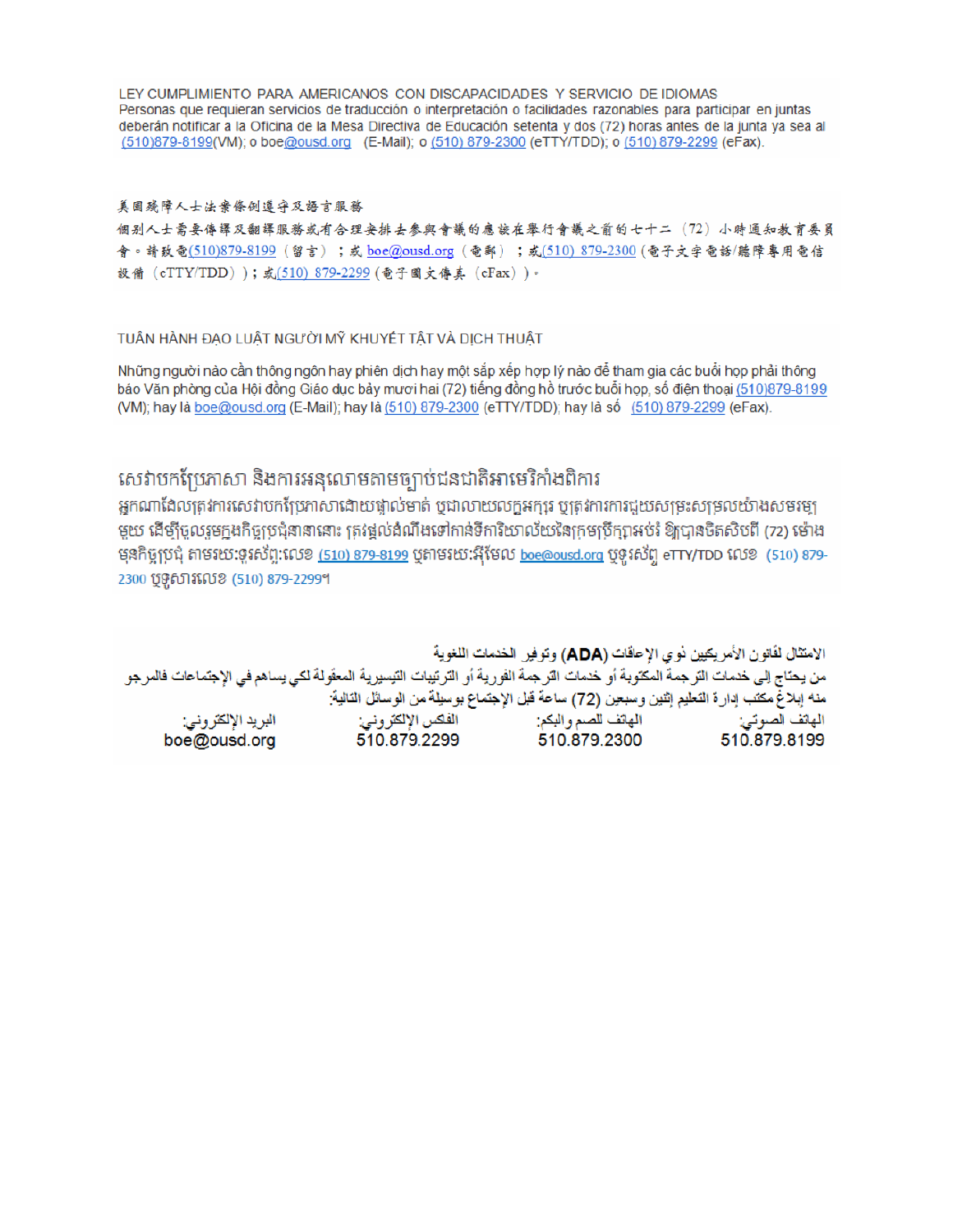### **NOTICE – EXCLUSIVELY VIRTUAL MEETING**

*Pursuant to Assembly Bill No. 361 and Resolution No. 2122-0014H (Making Certain Findings Necessary To Permit Virtual Meetings In Specified Circumstances), this meeting is being held virtually. The member of the legislative body, as well as the attending District staff, will join the meeting via phone/video conference and no teleconference locations need be posted.* 

*• Zoom: To view by Zoom, please click https://ousd.zoom.us/j/87557353886 on or after the Noticed meeting time. Instructions on how to join a meeting by video conference are available at:*

*https://support.zoom.us/hc/en-us/articles/201362193 -Joining-a-Meeting.*

*• Phone: To listen by phone (via Zoom), please do the following on or after the Noticed meeting time: call (669) 900-9128, then enter Webinar ID 875 5735 3886, then press "#". If asked for a participant id or code, press #. Instructions on how to join a meeting by phone are available at:*

*https://support.zoom.us/hc/en-us/articles/201362663 - Joining-a-meeting-by-phone.*

*• To view the Measures B, J, and Y Independent Citizens' School Facilities Bond Oversight Committee meeting from the District's Home Page - Upcoming Events & Live Meeting Video, please select the meeting name and click on the "In Progress" link under Video or go to the Legislative Information Center (under Board of Education on Home Page)>Calendar Tab>Calendar>Today>Measures B, J, and Y Independent Citizens' School Facilities Bond Oversight Committee >"In Progress" link under Video.*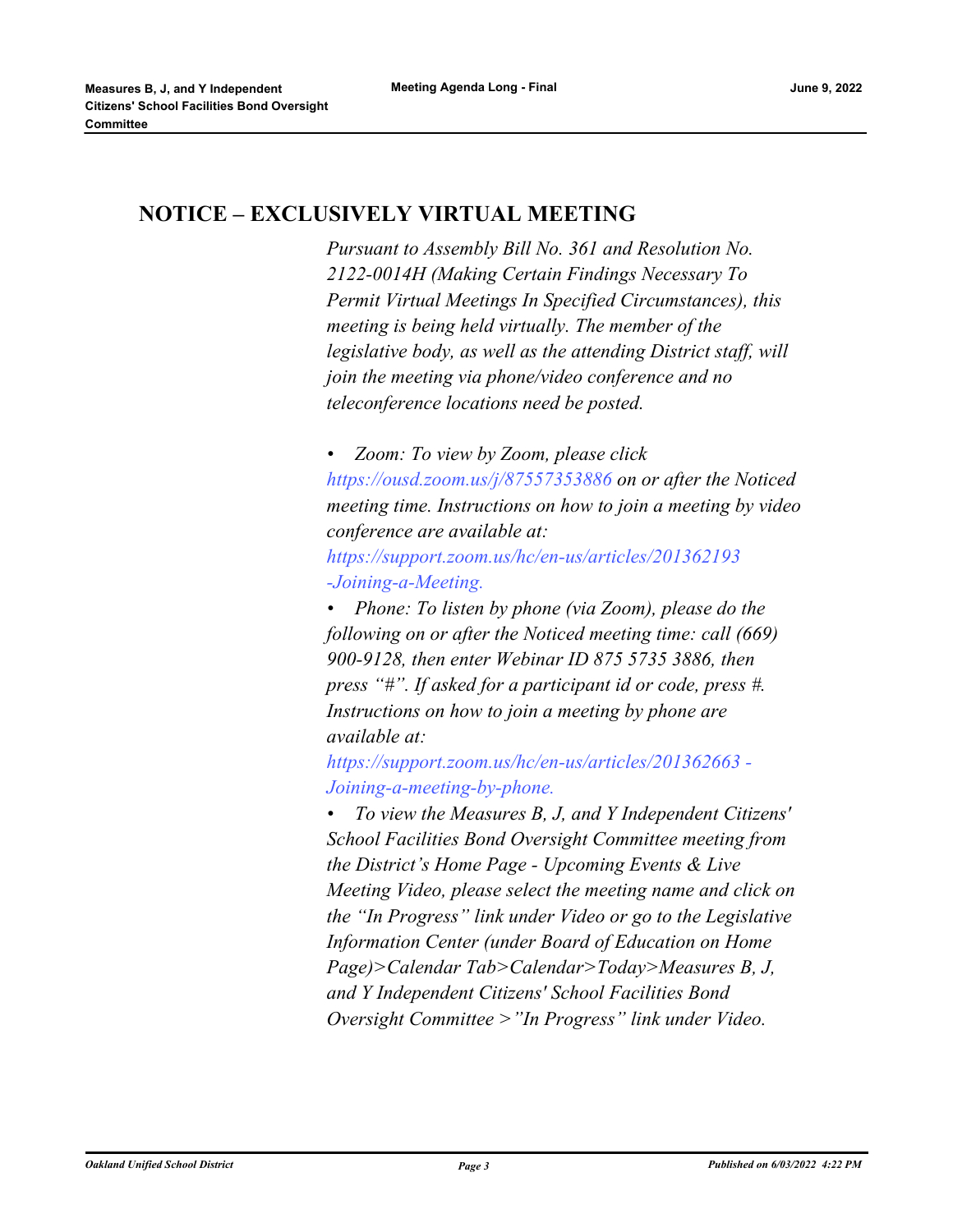### **NOTICE – EXCLUSIVELY VIRTUAL MEETING (CONTINUED)**

*In addition, members of the public may submit written comments for a posted Measures B, J, and Y Independent Citizens' School Facilities Bond Oversight Committee Agenda Item, before a meeting or while a meeting is "In Progress," from the District's Home Page - Upcoming Events & Live Meeting Video by selecting Measures B, J, and Y Independent Citizens' School Facilities Bond Oversight Committee Agenda "eComment" or from the Legislative Information Center, as follows:*

*• If before Sunday, click Calendar Tab>Next Week>Measures B, J, and Y Independent Citizens' School Facilities Bond Oversight Committee>eComment*

*• If Sunday or thereafter up to day before Meeting, click Calendar Tab>This Week>Measures B, J, and Y Independent Citizens' School Facilities Bond Oversight Committee>eComment*

*• If day of Meeting, click Calendar Tab>Today>Measures B, J, and Y Independent Citizens' School Facilities Bond Oversight Committee>eComment*

*Or "eComment" in bold on the cover page of the Agenda.* 

*Written comments made on an eligible Agenda item, upon clicking of the Submit Button, are immediately sent via email to all members of the legislative body and key staff supporting the legislative body. Each eComment is a public record.*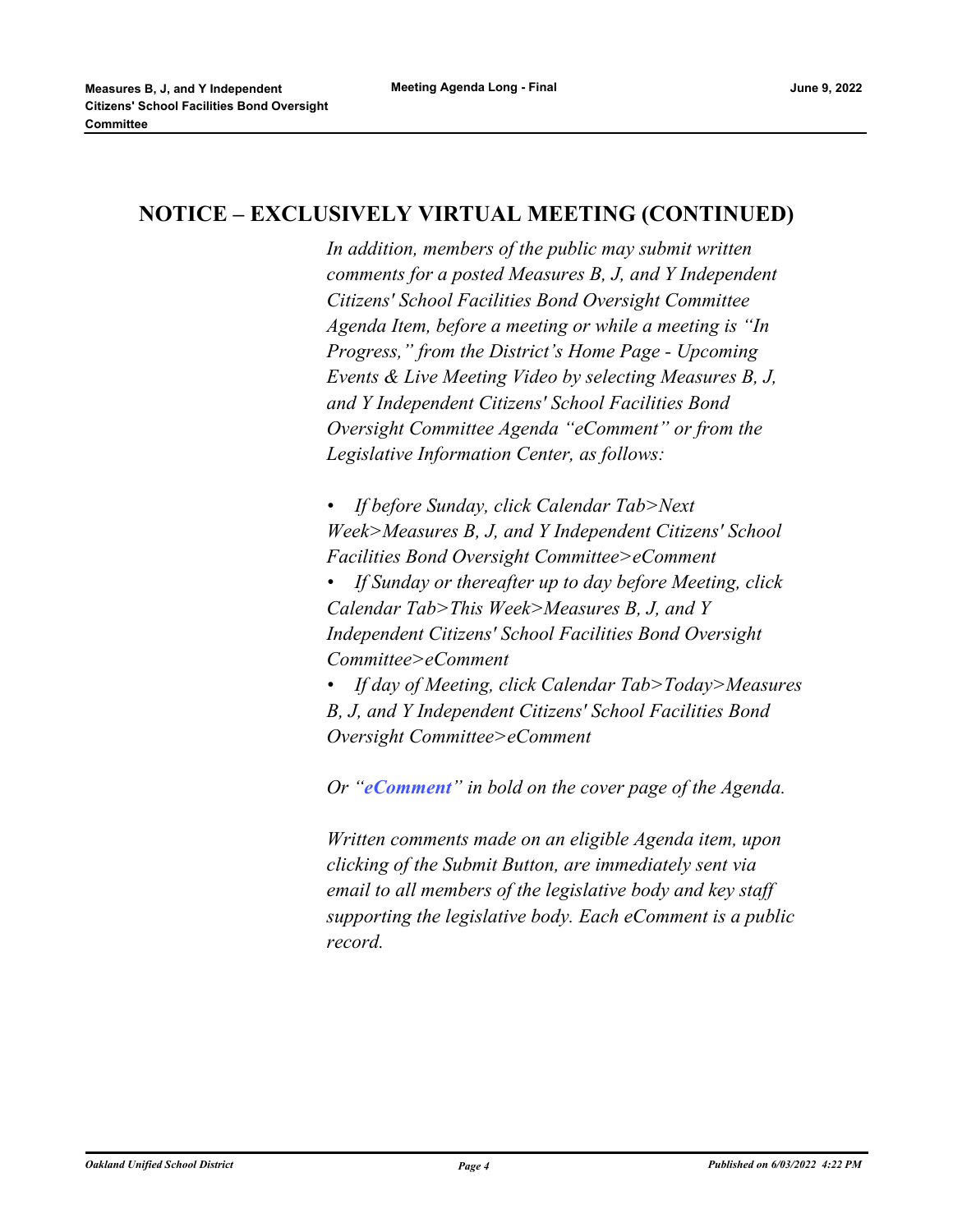### **BOARD BYLAW 9131 - MEASURES B, J, Y INDEPENDENT CITIZENS' SCHOOL FACILITIES BOND OVERSIGHT COMMITTEE CHARGE OR RESPONSIBILITIES**

*Purpose: With respect to Measure B (2006), Measure J (2012), and Measure Y (2020), to provide advice and recommendation to the District regarding the expenditure of funds for bond related projects, to actively review and report on the proper expenditure of taxpayers' money for school construction and to take any necessary action in furtherance of its purpose including, but not limited to, receiving and reviewing copies of annual independent financial audits and deferred maintenance proposals, inspecting school facilities and grounds, receiving and reviewing cost-saving measures designed to reduce the costs of professional fees and site preparation. The Committee shall have the option to tour sites where Bond funds are being expended, with support from the Superintendent.*

*The Superintendent or designee shall consult with the Committee Chair regarding the selection of the Finance and Performance Auditor and the Financial Advisor as well as the hiring of a Deputy Facilities Chief. This consultation shall include appointing the Committee Chair or designee to the selection panel, if there is one, for the Finance and Performance Auditor, the Financial Advisor, and the Deputy Chief, Facilities Planning and Management to the extent permitted by law.*

### **A. Call to Order**

**B. Roll Call**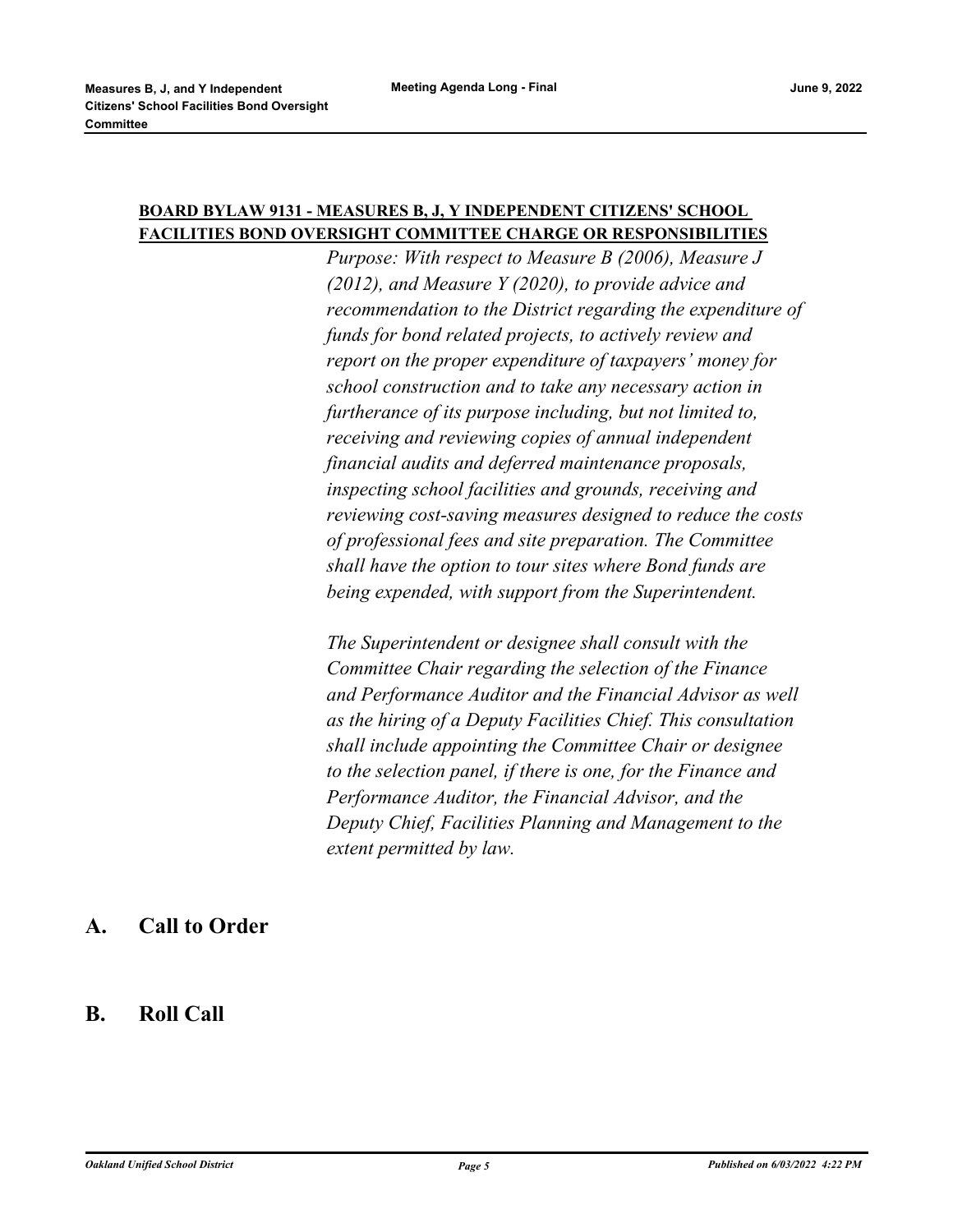## **C. Speaker Request Cards/Modification(s) To Agenda**

*Submission of Speaker Cards in the traditional manner is N/A, given this meeting is Virtual, during the COVID-19 Public Health Emergency. See the above NOTICE - EXCLUSIVELY VIRTUAL MEETING - for instructions on how to request to speak during this meeting.*

*Modification(s) to the Agenda, by the Charter Committee, allows for any change in the printed Order of Business including, but not limited to, an announcement that an Item or Legislative File will be considered out of Agenda printed order, that consideration of an Item has been withdrawn, postponed, rescheduled or "pulled" or taken off of the General Consent Report for separate discussion and/or possible action.*

# **D. Adoption of Committee Minutes**

#### **[22-1507](http://ousd.legistar.com/gateway.aspx?m=l&id=/matter.aspx?key=55801) Minutes - Measures B, J, and Y Independent Citizens' School Facilities Bond Oversight – May 9, 2022 ■ D.-1**

Adoption by the Measures B, J, and Y Independent Citizens' School Facilities Bond Oversight Committee of its Meeting Minutes of May 9, 2022.

[Minutes - Measures B, J, and Y Independent Citizens' School](https://ousd.legistar.com/View.ashx?M=M&ID=964777&GUID=C7E1BB08-B1E8-4D2B-8FB3-2C9AFD3E565C)  Facilities Bond Oversight – May 9, 2022 *Attachments:*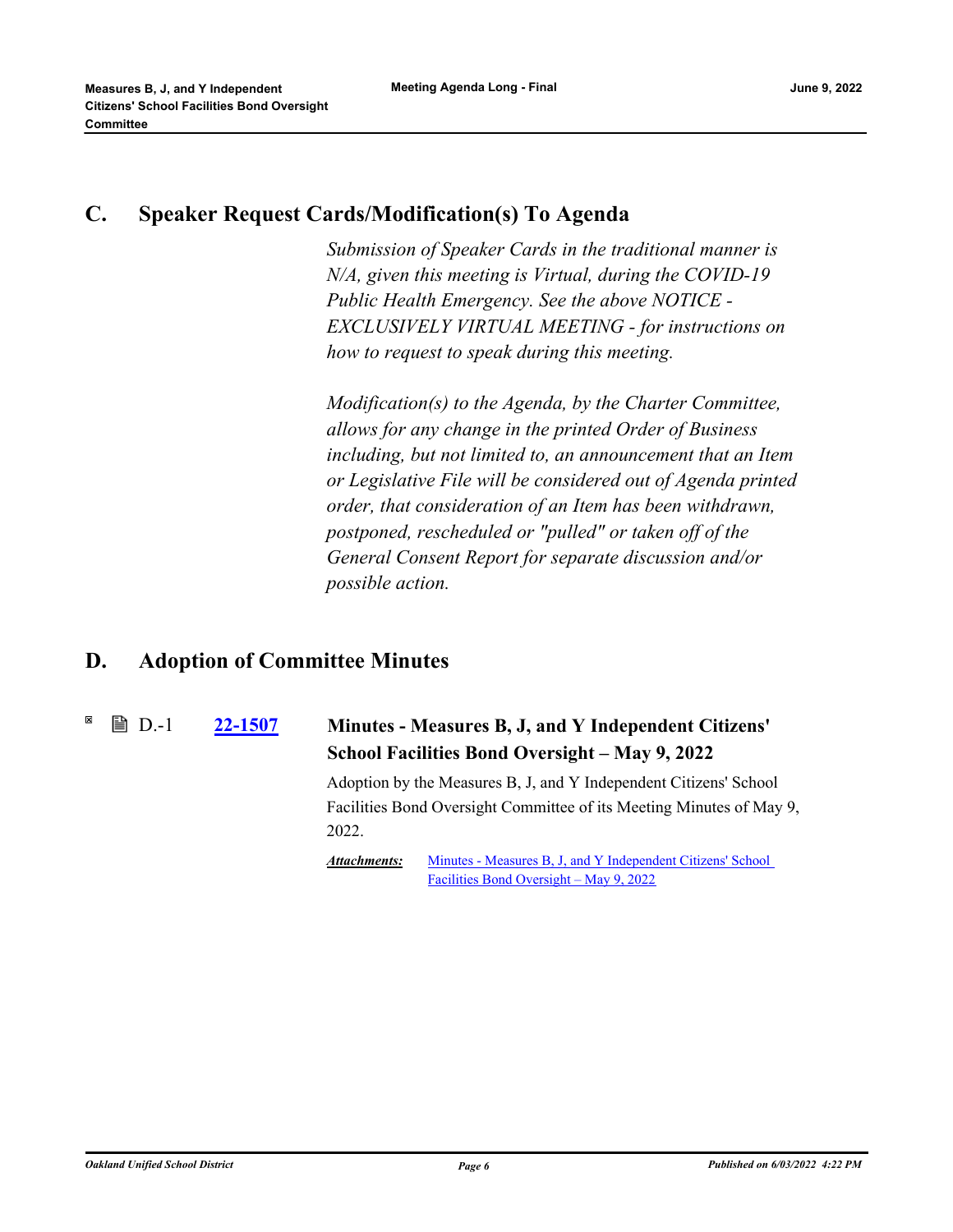### **E. Adoption of the Committee General Consent Report**

*"Adoption of the Committee General Consent Report" means that all items appearing under this topic are approved in one motion unless a Member of the Committee requests that an item be removed and voted on separately or otherwise acted upon. Generally, these items are routine in nature, and are acted upon in one motion to conserve time and permit focus on other-than-routine legislative items on the agenda.*

*None*

### **F. Unfinished Business**

**[22-1236](http://ousd.legistar.com/gateway.aspx?m=l&id=/matter.aspx?key=55530) Measures B, J, and Y Independent Citizens' School Facilities Bond Oversight Committee - Budget to Actual Expenditures and Cash Flow Projections Through April 2022 ■ F.-1** 

> A Presentation to the Measures B, J, and Y Independent Citizens' School Facilities Bond Oversight Committee, of the Measures B and J Budget to Actual Expenditures and Cash Flow Projections through April 2022. (Expenditure Report)

[22-1236 Measures B, J, and Y Independent Citizens' School Facilities](http://ousd.legistar.com/gateway.aspx?M=F&ID=104292.pdf)  Bond Oversight Committee - Budget to Actual Expenditures and Cash Flow Projections Through April 2022 *Attachments:*

### *Legislative History*

5/9/22 Measures B, J, and Y Independent Citizens' School Facilities Bond Oversight **Committee** Postponed to a Date Certain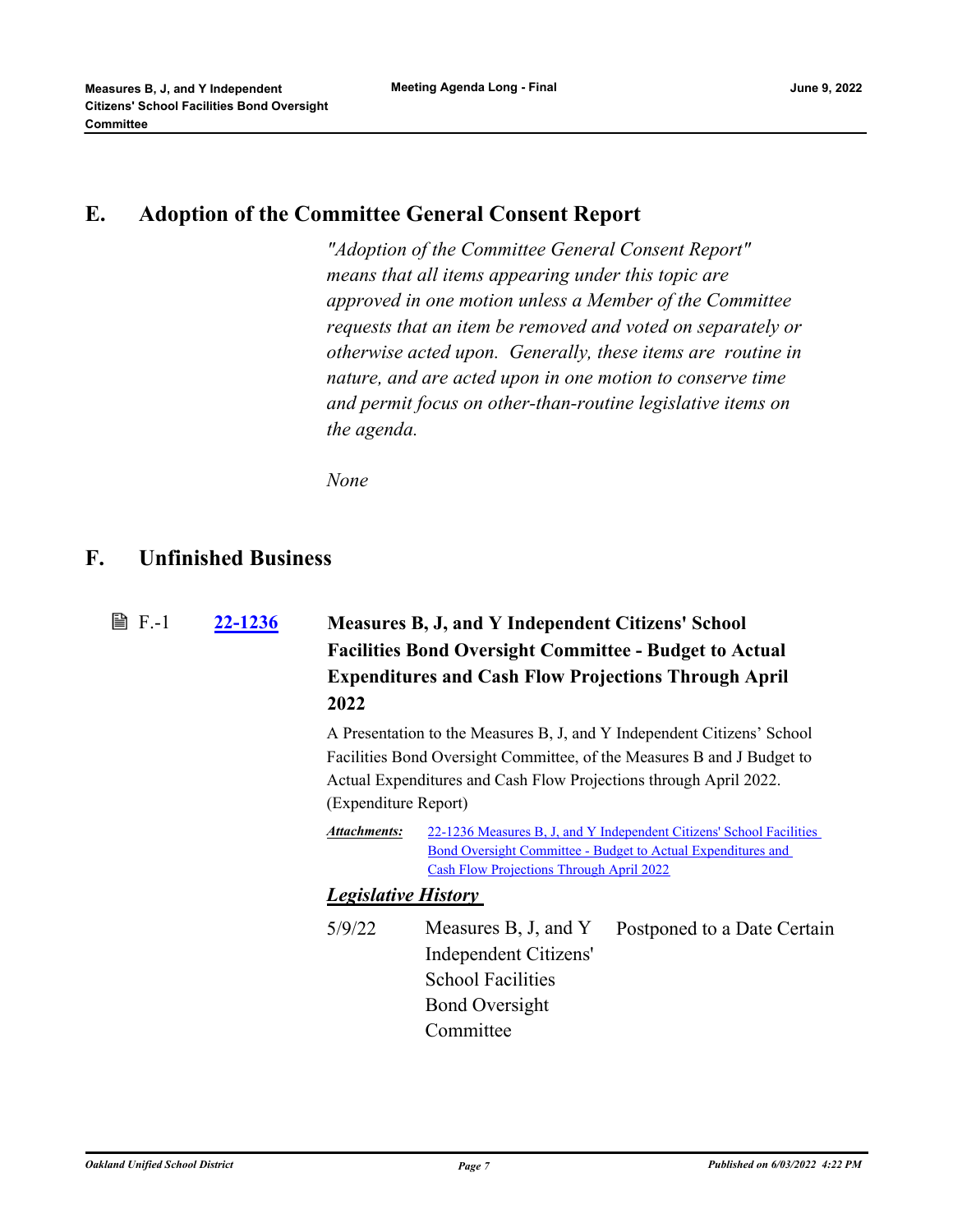#### $\boxtimes$ **■ F.-2 [22-0639](http://ousd.legistar.com/gateway.aspx?m=l&id=/matter.aspx?key=54934) Measures B, J, and Y Independent Citizens' School Facilities Bond Oversight Committee - 2021-2022 Annual Report**

A discussion and possible adoption by the Measures B, J, and Y Independent Citizens' School Facilities Bond Oversight Committee of its 2020-2021 Annual Report.

[22-0639 Measures B, J, and Y Independent Citizens' School Facilities](http://ousd.legistar.com/gateway.aspx?M=F&ID=104736.pdf)  Bond Oversight Committee - 2021-2022 Annual Report (6.9.2022) *Attachments:*

### *Legislative History*

| 3/14/22 | Measures B, J, and Y     | Discussed |
|---------|--------------------------|-----------|
|         | Independent Citizens'    |           |
|         | <b>School Facilities</b> |           |
|         | <b>Bond Oversight</b>    |           |
|         | Committee                |           |
| 4/11/22 | Measures B, J, and Y     | Discussed |
|         | Independent Citizens'    |           |
|         | <b>School Facilities</b> |           |
|         | <b>Bond Oversight</b>    |           |
|         | Committee                |           |
| 5/9/22  | Measures B, J, and Y     | Discussed |
|         | Independent Citizens'    |           |
|         | <b>School Facilities</b> |           |
|         | <b>Bond Oversight</b>    |           |
|         | Committee                |           |
|         |                          |           |

# **G. New Business**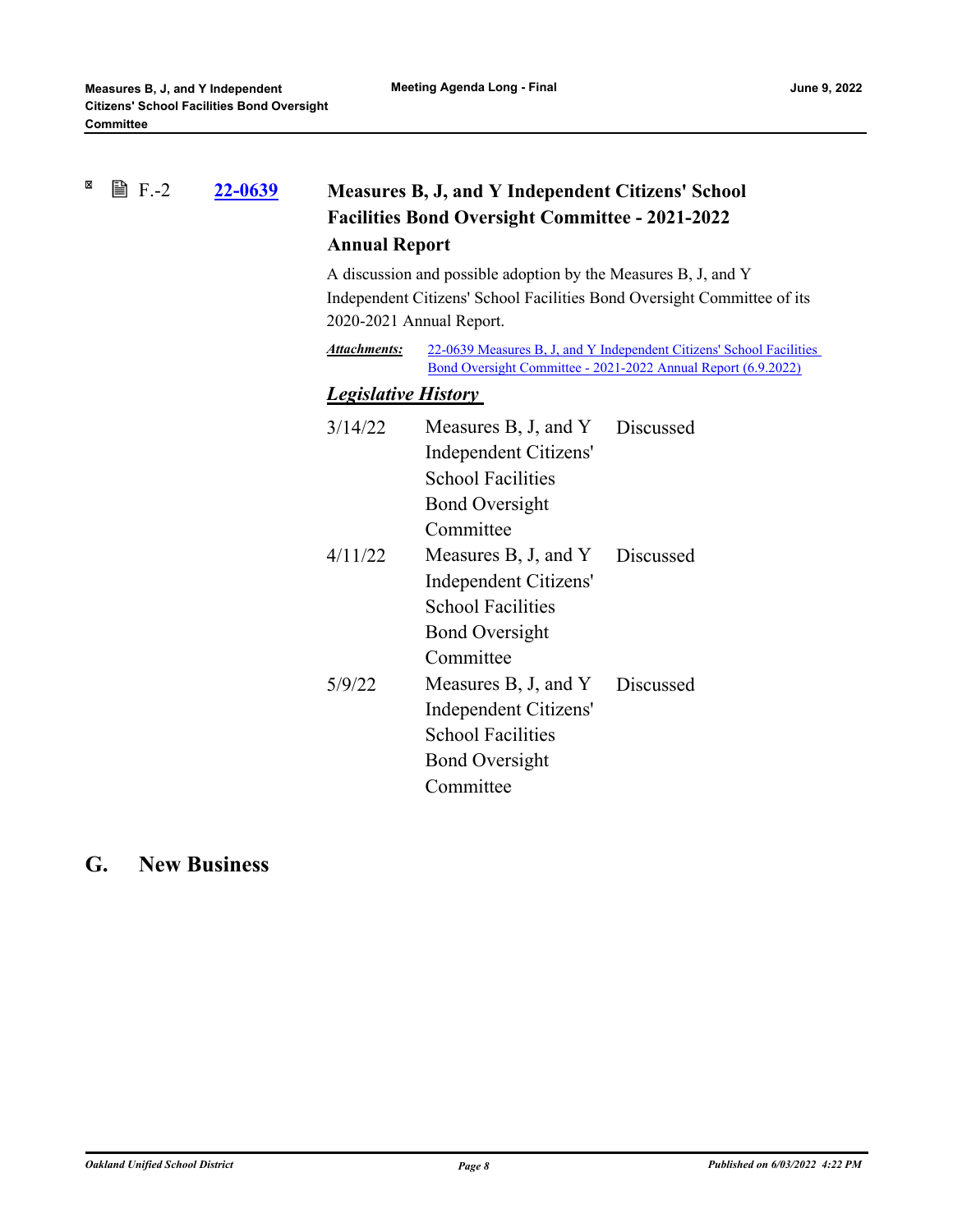#### **[22-1533](http://ousd.legistar.com/gateway.aspx?m=l&id=/matter.aspx?key=55827) Laurel Child Development Center and Three Other Pending Major Bid Awards – GOB Funding ■ G.-1**

Presentation to the Measures B, J, and Y Independent Citizens' School Facilities Bond Oversight Committee of information on the pending Laurel Child Development Center, Claremont Multipurpose Building, Castlemont Fields and Track, and MLA: Trust for Public Land Site Improvements Pending Bid Awards Utilizing Bond Funding.

[22-1533 Laurel Child Development Center and Three Other Pending](http://ousd.legistar.com/gateway.aspx?M=F&ID=104712.pptx)  Major Bid Awards – GOB Funding *Attachments:*

# **H. Public Comments on All Non-Agenda Items Within the Subject Matter Jurisdiction of the Committee**

*This section of the agenda provides an opportunity for a member of the Public, for three minutes per person, or less, depending on the number of speakers, to directly address the Committee on any item of interest to a member of the Public that is not on the current agenda, but is within the subject matter jurisdiction of the Committee. Minutes are not transferrable from speaker to speaker. This item is limited to a total of thirty (30) minutes. The Committee may not discuss or take any action on a non-agenda item not appearing on the posted agenda for this meeting, except the Committee or staff may briefly respond to a statement made or questions posed by a member of the public, as authorized by law. In addition, on their own initiative or in response to questions posed by the public, a member of the Committee or its staff may ask a question for clarification, make a brief announcement, or make a brief report of his or her own activities.*

### **[22-1506](http://ousd.legistar.com/gateway.aspx?m=l&id=/matter.aspx?key=55800) Public Comment on All Non-Agenda Items Within the Subject Matter Jurisdiction of the Facilities Committee - Up To 30 Minutes – June 9, 2022** H.-1

Public Comment on All Non-Agenda Items Within the Subject Matter Jurisdiction of the Facilities Committee - Up to 30 minutes - June 9, 2022.